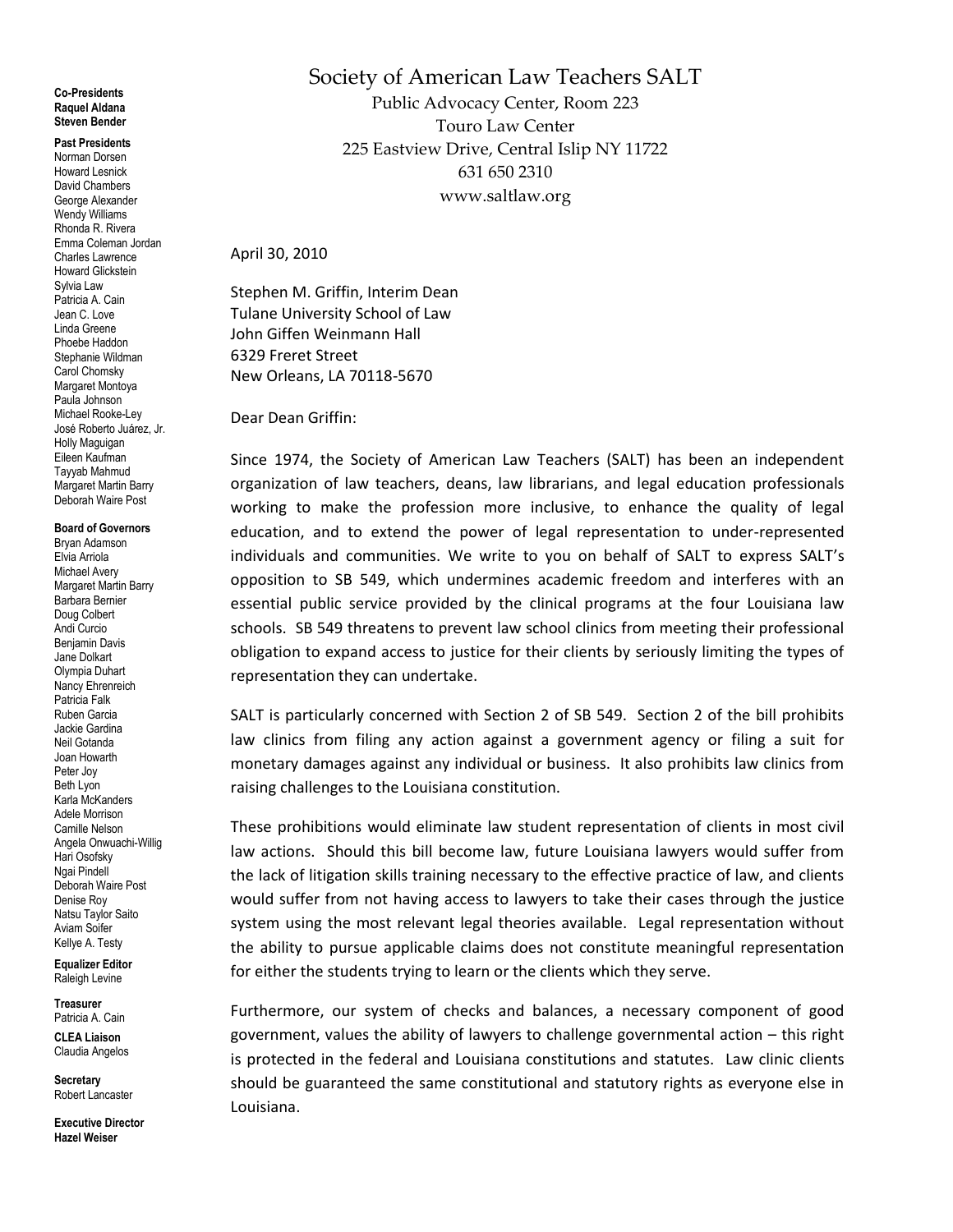SALT is also concerned that the bill provides oversight of law clinic activities by the House and Senate Committees on Commerce, Consumer Protection, and International Affairs. Legislative oversight of lawyer activities is an unacceptable government intrusion into the necessary and confidential lawyerclient relationship and an expansion of government regulation of the rights of private citizens.

As legal educators charged with responsibility for training those who will enter the legal profession, we strive to meet the goals set out in the American Bar Association Council on Legal Education and Admissions to the Bar Standards and Interpretations for Approval of Law Schools. Under these standards, law schools must ensure that those who graduate "understand their ethical responsibilities as representatives of clients, officers of the court and public citizens responsible for the quality and availability of justice," and that they "understand the law as a public profession calling for performance of pro bono legal services" (Preamble to the 2009-2010 Standards and Rules of Procedure for Approval of Law Schools). Clinics in law schools serve a singularly important function as law schools strive to meet this obligation to educate future lawyers and prepare them to enter the legal profession with a full understanding of their ethical obligations.

A law student's clinic experience is often the closest thing to an apprenticeship that law schools can offer their students. Unlike medical students, law students have no institutional structure providing the equivalent of the two-year residency offered graduates of medical schools. What we can and do offer are courses where students, supervised by clinical faculty, provide legal representation to clients who would otherwise be unable to assert a claim or defend against an infringement of their rights in a variety of legal contexts. Often it is in a clinic that students have their first and only contact with real clients before their graduation. The clinic is the place where they learn through practical experience the ethical duties of competence, diligence, and the obligation to serve people and communities who cannot afford private counsel.

All four Louisiana law schools have strong clinical programs that provide students with the opportunity to practice law and serve Louisiana citizens and communities. Working with clients, students learn the importance of the principle of equal justice under the law. Live client clinics supply the assistance that individuals or groups need to vindicate their rights and have their day in court. Students learn about the value of the rule of law and the judicial process in a civil society, which allow citizens to speak for themselves and others like them whose rights have been infringed by more powerful individuals or institutions. It should not matter whether it is a battered woman seeking an order of protection from her abuser, an indigent defendant in a criminal case, or citizen groups seeking the enforcement of consumer protection or environmental laws.

The importance of the ethical principle at the heart of the legal profession, the duty to represent those who otherwise would not have access to justice, is a core value that students are taught in the classroom, but often experience and internalize only in their representation of clients in a clinic. Another important ethical duty central to the legal profession is the attorney's loyalty to clients, which includes the requirement that the attorney will exercise independent, professional judgment without fear of government influence or retribution. This principle is a core component of our legal system and a value law schools should instill in their students.